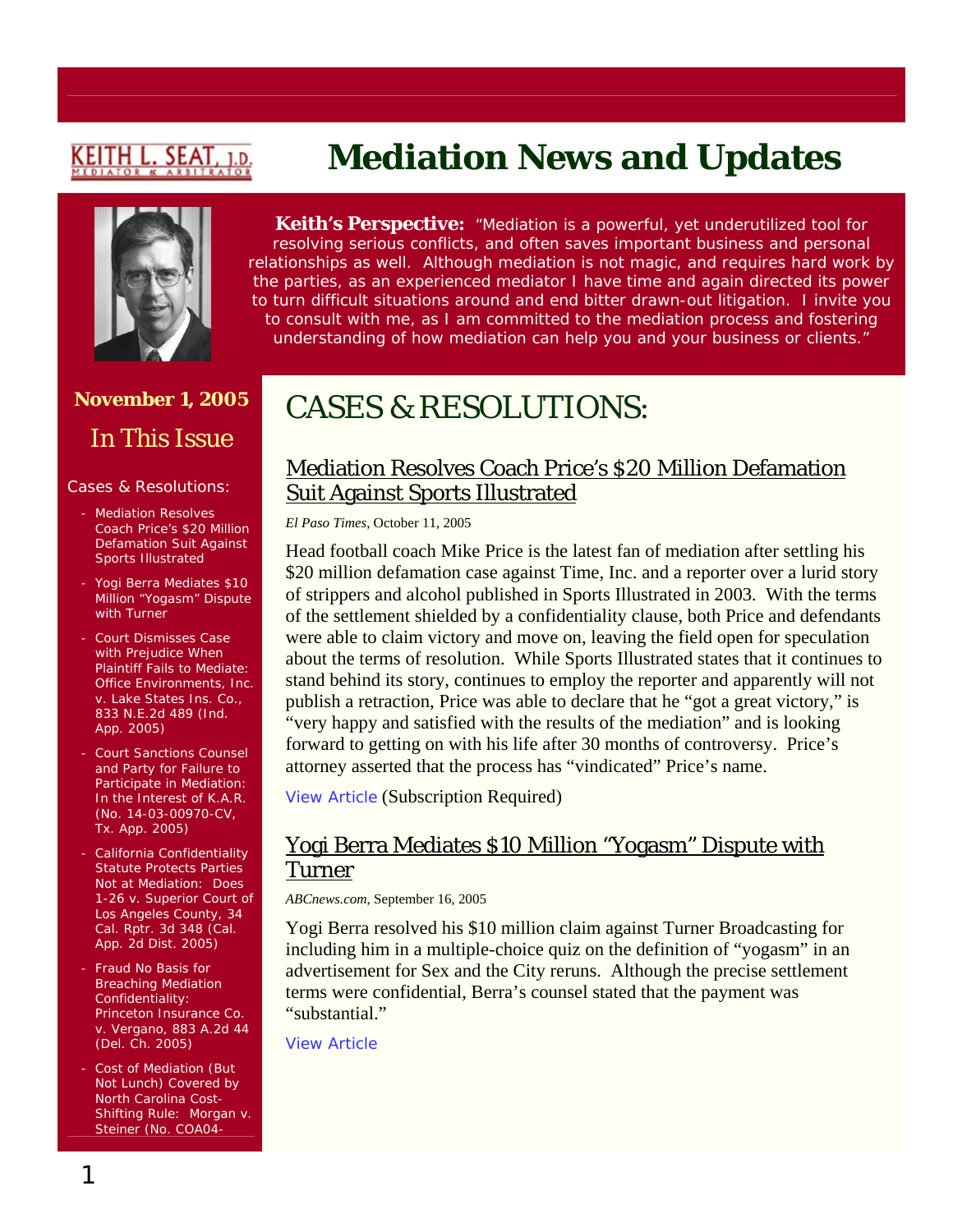#### 1187, N.C. App. 2005)

- Counselor Cannot Avoid Licensing Problems by Claiming to Be Mediator: *Penny v. Wyoming*, 120 P. 3d 152 (Wyo. 2005)
- SEC's Suit Against Scrushy Sent to **Mediation**

#### News & Initiatives:

- NRC Reviews Pilot Mediation Program
- **FAA Launches New** Mediation Center
- HUD Proposes Dispute Resolution Program for Manufactured Housing **Defects**
- Rhode Island Joins Medical Malpractice Mediation Trend
- Missouri Endorses Mediation of Eminent Domain Disputes
- California Statute Encourages Mediation and Limits Binding Arbitration by Homeowner Associations
- California Clarifies Disqualification of Judges Considering ADR Work
- **Mediation Week in** Florida; Conflict Resolution Day Declared by Other States, ACR
- Securities Groups Tout Mediation Settlement Month; Discounts for NASD Mediation
- UK National Mediation Week
- Government Mediation Growing in UK
- **UK Insurer Encouraging** Mediation to Improve Claims Experience
- Pakistan Mediation Center Established for Commercial Cases
- Mediation of Labor Disputes Increasing in **Philippines**
- South African Mediators Strike for Better Pay

#### Court Dismisses Case with Prejudice When Plaintiff Fails to Mediate: *Office Environments, Inc. v. Lake States Ins. Co.*, 833 N.E.2d 489 (Ind. App. 2005)

Plaintiff delayed court-ordered mediation several times over two and a half years, and then caused a final cancellation of mediation by refusing to pay the mediator's retainer, which resulted in the trial court dismissing the case with prejudice. The Indiana Court of Appeals (in a 2-1 decision) upheld the dismissal on appeal, noting "the strong emphasis for resolving issues through mediation" and plaintiff's failure to raise any objections to mediation through proper channels.

[View Opinion](http://www.in.gov/judiciary/opinions/pdf/08290501nhv.pdf)

#### Court Sanctions Counsel and Party for Failure to Participate in Mediation: *In the Interest of K.A.R.* (No. 14-03-00970-CV, Tx. App. 2005)

*Texas Lawyer*, September 12, 2005

A split Texas Court of Appeals panel upheld sanctions imposed by the trial court on both a party and counsel for canceling a court-ordered mediation session without adequate notice. The appellate court found that ordering mediation was a core function of the trial court, and thus the court had inherent power to impose sanctions. Sanctions against counsel were appropriate because counsel should have attended and worked towards settlement even though her client refused to attend the mediation.

[View Article](http://www.law.com/jsp/tx/PubArticleTX.jsp?id=1126170310593) (Subscription Required); View Opinion

#### California Confidentiality Statute Protects Parties Not at Mediation: *Does 1-26 v. Superior Court of Los Angeles County*, 34 Cal. Rptr. 3d 348 (Cal. App. 2d Dist. 2005)

*ADRWorld.com*, October 3, 2005

Documents summarizing personnel files of priests, prepared during the mediation of nearly 500 cases of alleged sexual molestation, were about to be published over the objections of the priests when the California Supreme Court blocked disclosure based on California's mediation confidentiality statute and remanded the case to the Court of Appeals. The appellate court determined that even though the priests were not present for mediation and were not all parties, they were still mediation participants who could object, because many would have to be brought in before any settlement could be reached, and their attorney had been present when the court addressed settlement discussions. The Court of Appeals also determined that the process was mediation, which is covered by the confidentiality statute, and not merely settlement talks.

[View Article](http://www.adrworld.com/sp.asp?id=38961) (Subscription Required); [View Opinion](http://www.courtinfo.ca.gov/opinions/documents/B179588.DOC)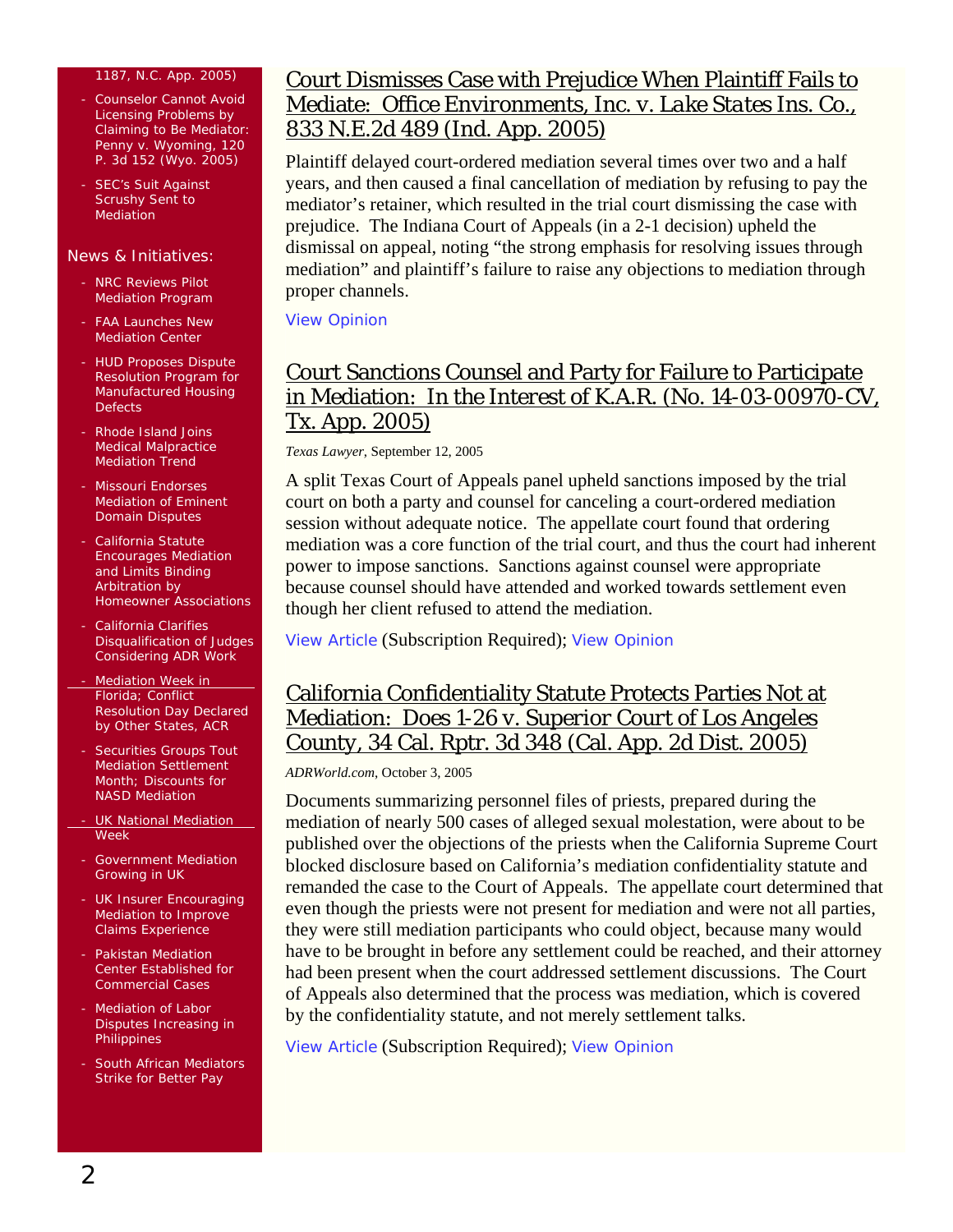#### **Mediation Quotes**

"[T]he assumption that most people make that their view of the world is the way the world 'really' is…has three aspects. First, when confronting a problem or question, we typically think that we are reasonable and objective. Second, we assume that anyone looking at the same evidence would draw the same conclusions we do. Third, when others reach different conclusions, we suspect that they are unreasonable or driven by suspect motives."

"[I]n disputes we are not observers of the system, we are participants. We cannot see ourselves as others see us, and so our descriptions of the causes of the conflict often lack our own contribution to the problem."

– Michael L. Moffitt and Robert C. Bordone, Editors, *The Handbook of Dispute Resolution* (Jossey-Bass 2005) at 84, 157.

#### Fraud No Basis for Breaching Mediation Confidentiality: *Princeton Insurance Co. v. Vergano*, 883 A.2d 44 (Del. Ch. 2005)

Plaintiff obtained a settlement agreement of nearly \$1 million in mediation for medical malpractice based on nerve damage that allegedly left her unable to hold a baby bottle. The day after settlement, an attorney for defendants saw – and videotaped – plaintiff dancing while holding a beer bottle. Defendants sought to rescind the settlement agreement and sought to have the mediator testify, but the court concluded that the confidentiality provisions and public policy would not permit it, nor did defendants need the mediator's testimony. The court did, however, raise concerns over defendants' ex parte contact with the mediator to show him the videotape, stating that any such post-settlement contact should have involved notice to plaintiff.

[View Opinion](http://courts.delaware.gov/Opinions/(fuz3o2zlxd22mzrclxfyy0fl)/download.aspx?ID=67190)

#### Cost of Mediation (But Not Lunch) Covered by North Carolina Cost-Shifting Rule: *Morgan v. Steiner* (No. COA04-1187, N.C. App. 2005)

Plaintiff was required to pay the cost of an unsuccessful mediation and other specified costs under a North Carolina cost-shifting rule when plaintiff rejected an offer of judgment and then recovered less than the offered amount at trial. However, the North Carolina Court of Appeals determined that costs associated with mediation – in this case the \$100 cost of lunch – were not covered by the rule.

[View Opinion](http://www.aoc.state.nc.us/www/public/coa/opinions/2005/041187-1.htm)

#### Counselor Cannot Avoid Licensing Problems by Claiming to Be Mediator: *Penny v. Wyoming*, 120 P. 3d 152 (Wyo. 2005)

The Wyoming Supreme Court readily concluded that a mental health counselor could not avoid his licensing problems by claiming to be a mediator when his clients believed they were being counseled, he billed his time as counseling, and he made assessments and diagnoses under the Diagnostic and Statistical Manual, DSM-IV.

[View Opinion](http://caselaw.lp.findlaw.com/data2/wyomingstatecases/2005/2005wy117.pdf)

#### SEC's Suit Against Scrushy Sent to Mediation

*Diagnostics & Imaging Week*, September 22, 2005; *Forbes*, September 16, 2005

One to watch: A U.S. district judge has ordered mediation of the U.S. Securities and Exchange Commission's lawsuit against Richard Scrushy, former head of HealthSouth. The court based its decision on the fact that separate federal litigation filed by investors was previously sent to mediation.

View *[Diagnostics & Imaging Week](http://web2.westlaw.com/find/default.wl?rs=WLW5.10&findjuris=00001&cite=2005+WLNR+15007205&fn=_top&utid=%7bD41B42FC-D646-483F-BCED-542DEB144289%7d&mt=LawSchoolPractitioner&vr=2.0&sv=Split&rp=%2ffind%2fdefault.wl)* Article (Subscription Required); [View](http://www.forbes.com/associatedpress/feeds/ap/2005/09/16/ap2229413.html)  *[Forbes](http://www.forbes.com/associatedpress/feeds/ap/2005/09/16/ap2229413.html)* Article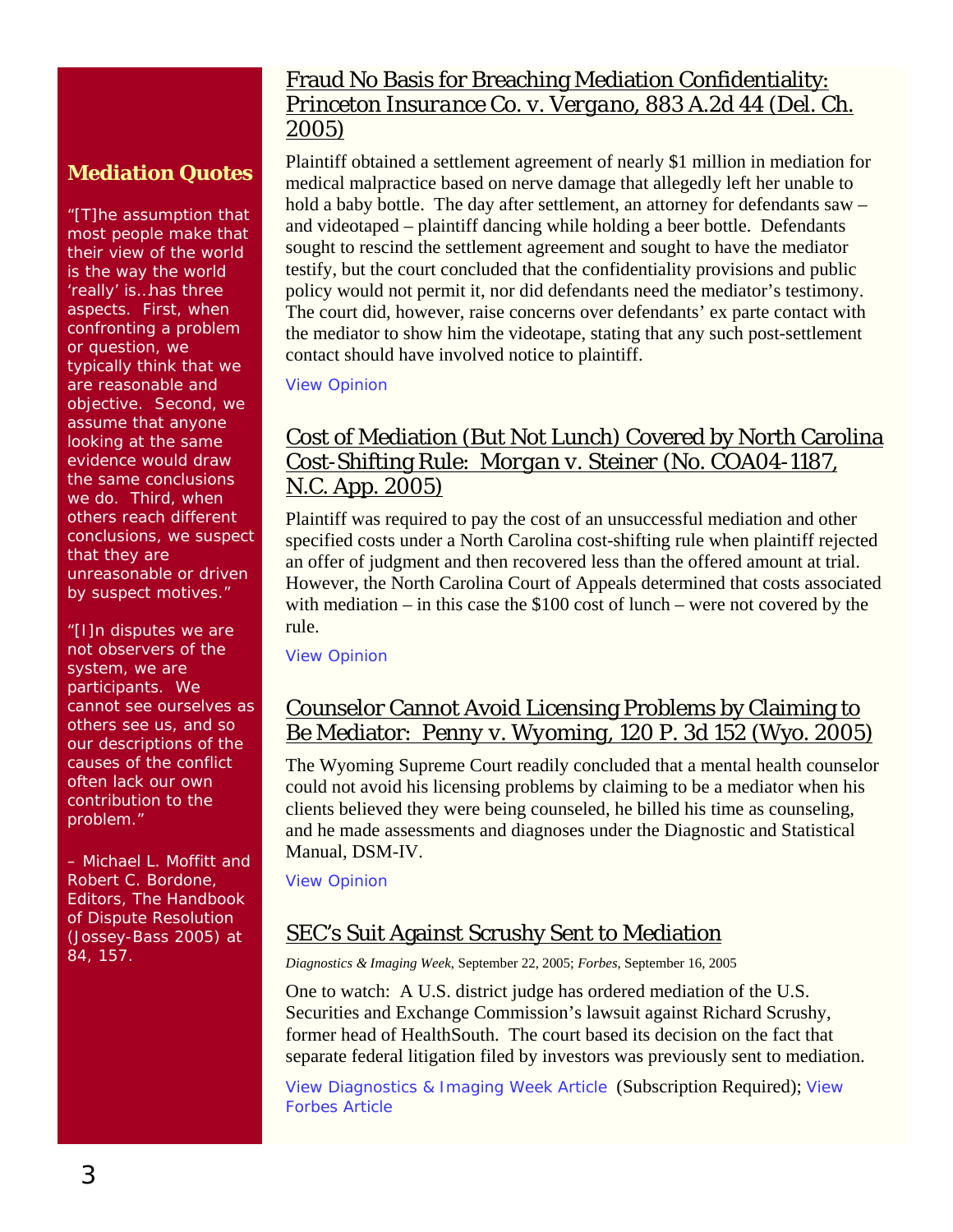#### **Keith L. Seat, J.D.**

is a full-time mediator with substantial experience mediating commercial (including workplace) disputes and a strong telecommunications/ technology background; he is also a mediation trainer and speaks on mediation at federal agencies, law firms and bar conferences. Keith was previously in-house counsel at a major telecommunications firm, following four years as General Counsel of the United States Senate Judiciary Committee's Antitrust Subcommittee. Prior to that, Keith practiced law for many years as a commercial litigator at Howrey LLP and was a law clerk for U.S. District Judge William H. Becker.

# NEWS & INITIATIVES:

#### NRC Reviews Pilot Mediation Program

*Inside NRC*, October 17, 2005

After a year's experience with mediation as an alternative to traditional enforcement by the U.S. Nuclear Regulatory Commission (NRC), industry participants, advocacy groups, and the Commission met on October 12 to discuss draft evaluation criteria for the pilot program. An evaluation report is due in February from Cornell University's Institute of Conflict Resolution, which is under contract with the NRC and provides mediators. While there was vigorous discussion and disagreement about the merits of the program overall, the data are clear. About one-third of the cases in which mediation is suggested get agreement of all parties to proceed to mediation. Of those, mediation has been successful in reaching resolution in just over half of the mediations conducted prior to any investigation by the NRC, while 100% of post-investigation mediations have been successful.

[View Article](http://web2.westlaw.com/find/default.wl?rs=WLW5.10&cite=2005+WLNR+17589167&fn=_top&utid=%7bD41B42FC-D646-483F-BCED-542DEB144289%7d&mt=LawSchoolPractitioner&vr=2.0&sv=Split&rp=%2ffind%2fdefault.wl) (Subscription Required); [View NRC ADR Program Website](http://www.nrc.gov/what-we-do/regulatory/enforcement/adr.html)

### FAA Launches New Mediation Center

*ADRWorld.com*, September 30, 2005; *FedNews OnLine*, September 27, 2005

The U.S. Federal Aviation Administration (FAA) opened the Center for Early Dispute Resolution on September 26, to assist employees with conflict management and resolution, in response to internal surveys revealing concern about workplace conflict. The new approach provides training and coaching, as well as mediation services. The FAA's new program is expanding to include union as well as non-union employees, and initially will run for 12 to 18 months at FAA headquarters.

View *[ADRWorld](http://www.adrworld.com/sp.asp?id=38956)* Article (Subscription Required); View *[FedNews OnLine](http://www.fednews-online.com/?publicationId=8427)* Article

#### HUD Proposes Dispute Resolution Program for Manufactured Housing Defects

*Federal Register*, October 20, 2005

The U.S. Department of Housing and Urban Development (HUD) is accepting comments through December 19 on its proposed dispute resolution program for disputes over defects in manufactured (mobile) homes. Comments are requested in particular on the use of user-fees and the appropriate level of fees. The HUD program is required by federal statute and will apply only in states that do not adopt their own state-run dispute resolution programs that satisfy HUD guidelines. The proposal primarily relies on mediation, with any unresolved cases proceeding to nonbinding arbitration in which a recommendation would go to the HUD Secretary for final decision. HUD anticipates using contractors as screening neutrals, mediators, and arbitrators, and anticipates nearly 2,000 complaints a year. The proposal notes that the program reflects both the Executive Branch's and Congress' active promotion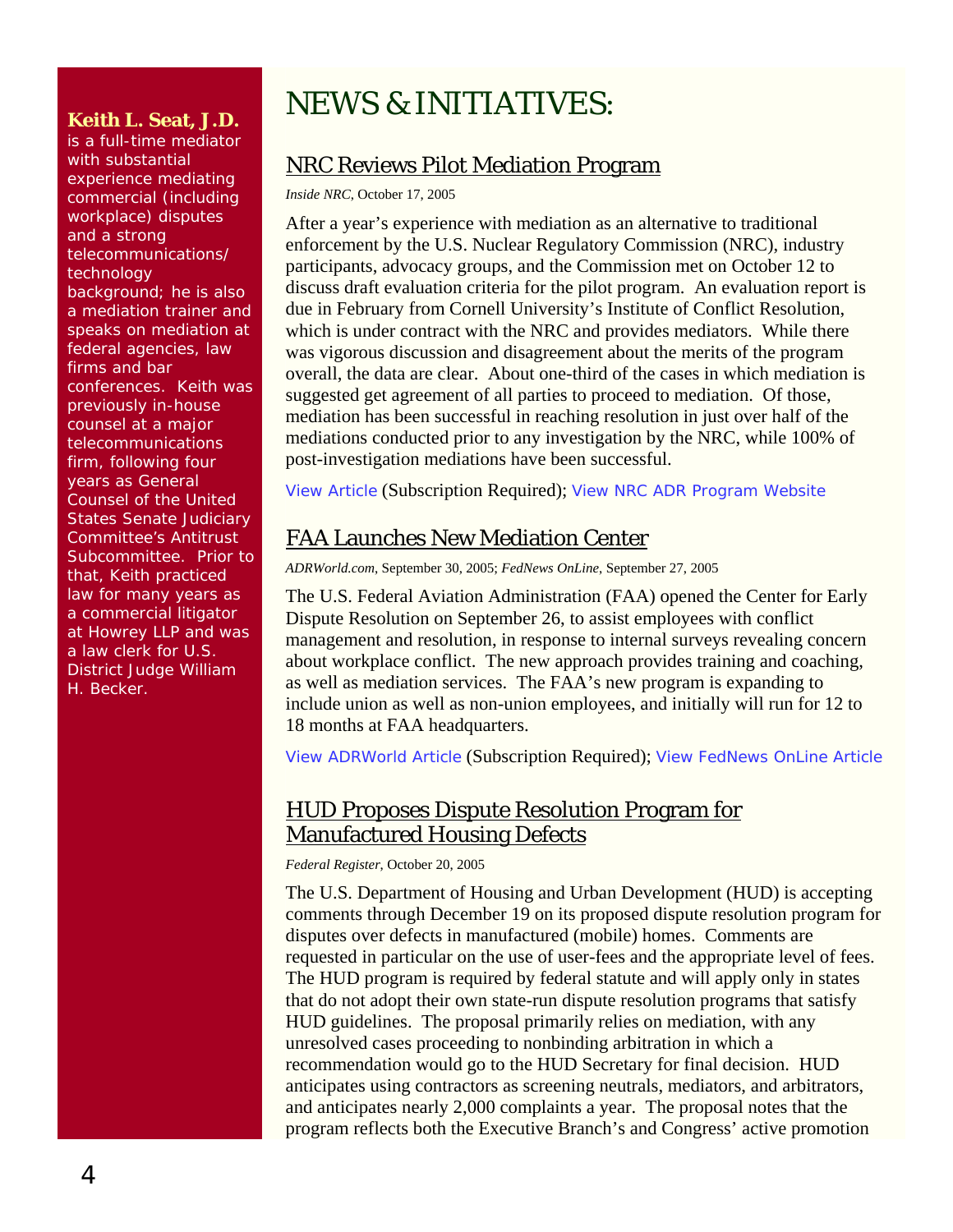#### **Contact Information**

Please contact Keith with dispute resolution questions and to discuss any matters or issues that might be suitable for mediation or facilitation:

KEITH L. SEAT, 1.D.

Keith L. Seat, J.D. Mediator & Arbitrator Six Whitehall Court Silver Spring, MD 20901

Tel: 301-681-7450 Fax: 301-681-9243 Cell: 301-523-5535 [kseat@keithseat.com](mailto:kseat@keithseat.com) [www.keithseat.com](http://www.keithseat.com/)

of cost-effective alternative dispute resolution processes by giving "the opportunity to resolve conflicts amicably and creatively." Further, the proposal estimates that the program will save 80% of the \$10,000 per case that would be spent on litigation by manufacturers, retailers, and installers if ADR was not available, which amounts to savings of \$400 for every mobile home sold.

[View Proposed Rule](http://www.hudclips.org/sub_nonhud/cgi/pdf/20953.pdf); [View HUD Website](http://www.hud.gov/offices/hsg/sfh/mhs/mhshome.cfm)

### Rhode Island Joins Medical Malpractice Mediation Trend

*ADRWorld.com*, October 21, 2005

Both the plaintiffs' and defense bar in Rhode Island have been involved in developing a new program for mandatory mediation of medical malpractice claims, which was established by a September 23 order of the Rhode Island Superior Court. The pilot program will continue for six months and then be analyzed to see if it needs to be tweaked or modified. Initially, three cases will be referred to mediation each week, relying on a retired judge serving on a pro bono basis. The court hopes that cases can be resolved prior to discovery.

[View Article](http://www.adrworld.com/sp.asp?id=39034) (Subscription Required)

#### Missouri Endorses Mediation of Eminent Domain Disputes

*ADRWorld.com*, October 14, 2005; *News-Leader.com*, October 5, 2005

Missouri's Department of Transportation offers mediation to landowners to resolve eminent domain disputes that remain after direct negotiation, and is able to successfully resolve nearly half of those remaining disputes in which mediation is used. An Eminent Domain Task Force established in Missouri following the U.S. Supreme Court's June 2005 decision in Kelso v. New London noted in its September 30 preliminary report that lawmakers in 28 states have introduced more than 70 bills to restrict the use of eminent domain. The Missouri Task Force examined the success of mediation and concluded that mediation could be expanded and used in a broader range of cases involving government agencies and property rights.

View *[ADRWorld](http://www.adrworld.com/sp.asp?id=39008)* Article (Subscription Required); View *[News-Leader.com](http://www.news-leader.com/apps/pbcs.dll/article?AID=/20051005/OPINIONS01/510050311/1067)* [Article](http://www.news-leader.com/apps/pbcs.dll/article?AID=/20051005/OPINIONS01/510050311/1067); [View September 30 Report](http://www.mo.gov/mo/eminentdomain/prelimrpt.pdf)

#### California Statute Encourages Mediation and Limits Binding Arbitration by Homeowner Associations

*ADRWorld.com*, October 11, 2005

California legislation (SB 137) enacted on October 3 requires homeowner associations to notify members of new alternative dispute resolution provisions under which homeowners may initiate mediation or arbitration by simply submitting a request to the association. Among other things, associations are prohibited from recording a lien without first pursuing ADR, and may not use binding arbitration if intending to resort to judicial foreclosure.

[View Article](http://www.adrworld.com/sp.asp?id=38990) (Subscription Required); [View Statute](http://www.leginfo.ca.gov/pub/bill/sen/sb_0101-0150/sb_137_bill_20051003_chaptered.html)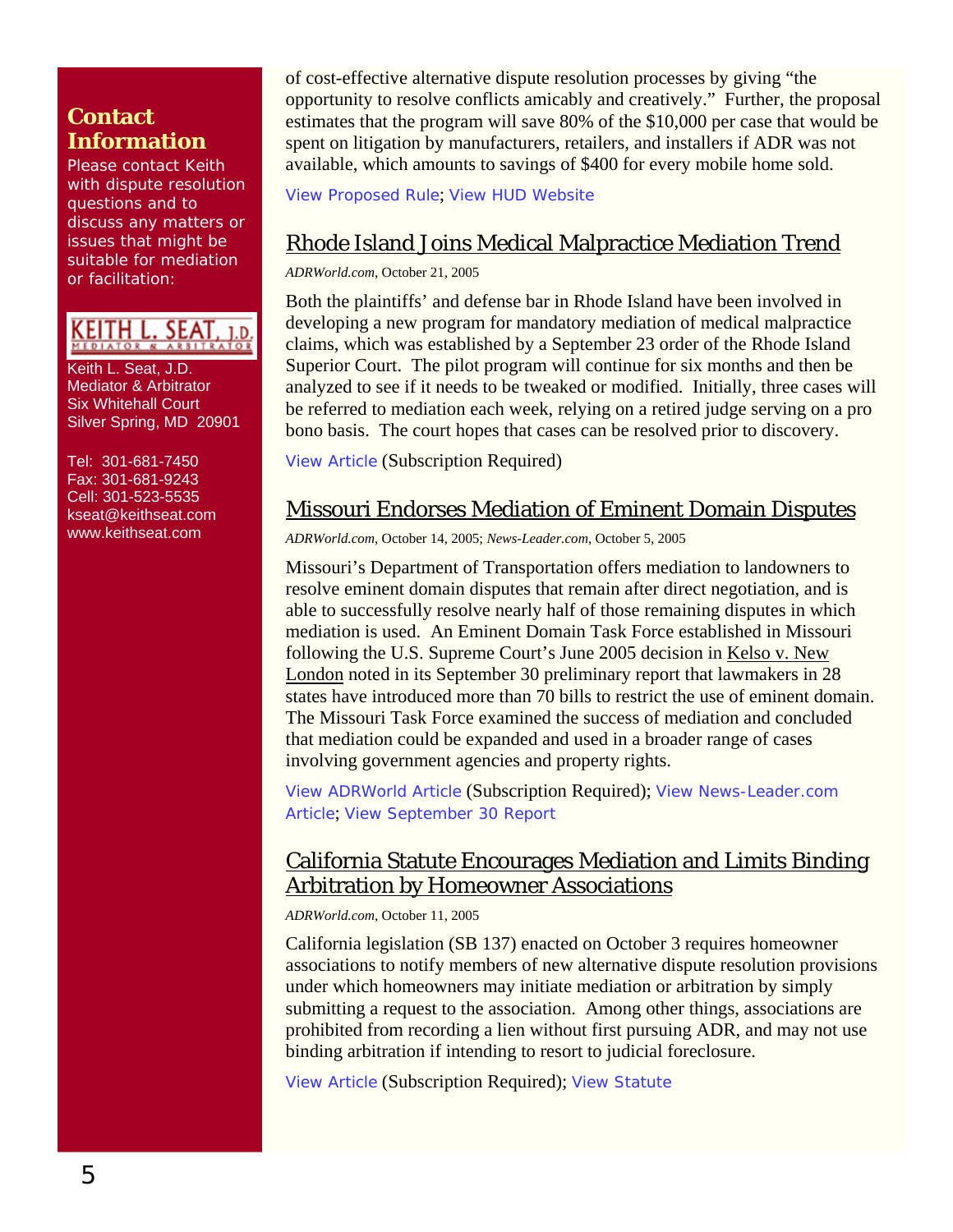### **Subscribe**

Feel free to share this mediation newsletter with others who may be interested. Current and past issues of the newsletter may be accessed at [www.keithseat.com/pu](http://www.keithseat.com/publications.htm) [blications.htm](http://www.keithseat.com/publications.htm).

If you did not receive this newsletter directly from Keith's mediation newsletter list (mediation\_news@keit hseat.com), you may subscribe by clicking [here](mailto:mediation_news-subscribe@keithseat.com) to send an e-mail to [mediation\\_news](mailto:mediation_news-subscribe@keithseat.com)[subscribe@keithseat.co](mailto:mediation_news-subscribe@keithseat.com) [m.](mailto:mediation_news-subscribe@keithseat.com)

However, if you did receive this newsletter directly and would prefer not to, you may unsubscribe by clicking [here](mailto:mediation_news-unsubscribe@keithseat.com) to send an e-mail to [mediation\\_news](mailto:mediation_news-unsubscribe@keithseat.com)[unsubscribe@keithseat.](mailto:mediation_news-unsubscribe@keithseat.com) [com](mailto:mediation_news-unsubscribe@keithseat.com) or by sending an e-mail stating unsubscribe" to [Admin@KeithSeat.com](mailto:Admin@KeithSeat.com).

Thanks.

### California Clarifies Disqualification of Judges Considering ADR Work

*ADRWorld.com*, September 29, 2005

California enacted a new statute on September 22 to clarify situations in which judges will be disqualified for contacts with alternative dispute resolution providers relating to employment or paid service as a neutral. The legislation, AB 1322, went into immediate effective and expressly rejects the broad holding in Hartford Casualty Ins. v. Superior Court (No. B176439), which could have resulting in "wholesale disqualifications" of judges due to superficial contact with ADR providers. The new law clarifies that substantive discussions about employment or service as a neutral are required for disqualification, while expanding the grounds to include disqualification for directing parties to participate in ADR through a provider with whom the judge has served or is discussing future service. Disqualification would be required even if such a provider were merely on a list of possible providers from which the judge would choose an ADR provider.

[View Article](http://www.adrworld.com/sp.asp?id=38951) (Subscription Required); [View Statute](http://www.leginfo.ca.gov/pub/bill/asm/ab_1301-1350/ab_1322_bill_20050922_chaptered.html); [View Assembly Bill](http://info.sen.ca.gov/pub/bill/asm/ab_1301-1350/ab_1322_cfa_20050404_103652_asm_comm.html)  [Analysis](http://info.sen.ca.gov/pub/bill/asm/ab_1301-1350/ab_1322_cfa_20050404_103652_asm_comm.html)

#### Mediation Week in Florida; Conflict Resolution Day Declared by Other States, ACR

*Pensacola News Journal*, October 20, 2005; *Daily Record (Baltimore, MD)*, October 20, 2005

The week of October 16-22 was designated Mediation Week in Florida, while October 20 was declared Conflict Resolution Day by the Association for Conflict Resolution (ACR), the states of Maryland, Kentucky and New Jersey, and various local jurisdictions.

View *[Pensacola News Journal](http://www.pensacolanewsjournal.com/apps/pbcs.dll/article?AID=/20051020/OPINION/510200307/1020)* Article; View *[Daily Record](http://www.mddailyrecord.com/pub/5_397_thursday/legalnews/172855-1.html)* Article; [View ACR](http://www.acrnet.org/)  **[Website](http://www.acrnet.org/)** 

#### Securities Groups Tout Mediation Settlement Month; Discounts for NASD Mediation

*Securities Week*, October 3, 2005

Securities self-regulatory organizations celebrated the seventh anniversary of Mediation Settlement Month in October, sponsoring a program in New York City on October 6. The National Association of Securities Dealers (NASD) Dispute Resolution forum offered half-price discounts on mediation fees during the month of October (passing on fee reductions from the group's mediators). With the October discount, mediation generally increases about 40% above other months. NASD staff has processed more than 12,500 mediations of securities disputes over the past 10 years, and shows an 81% settlement rate.

[View Article](http://web2.westlaw.com/find/default.wl?rs=WLW5.10&cite=2005+WLNR+17590184&fn=_top&utid=%7bD41B42FC-D646-483F-BCED-542DEB144289%7d&mt=LawSchoolPractitioner&vr=2.0&sv=Split&rp=%2ffind%2fdefault.wl) (Subscription Required)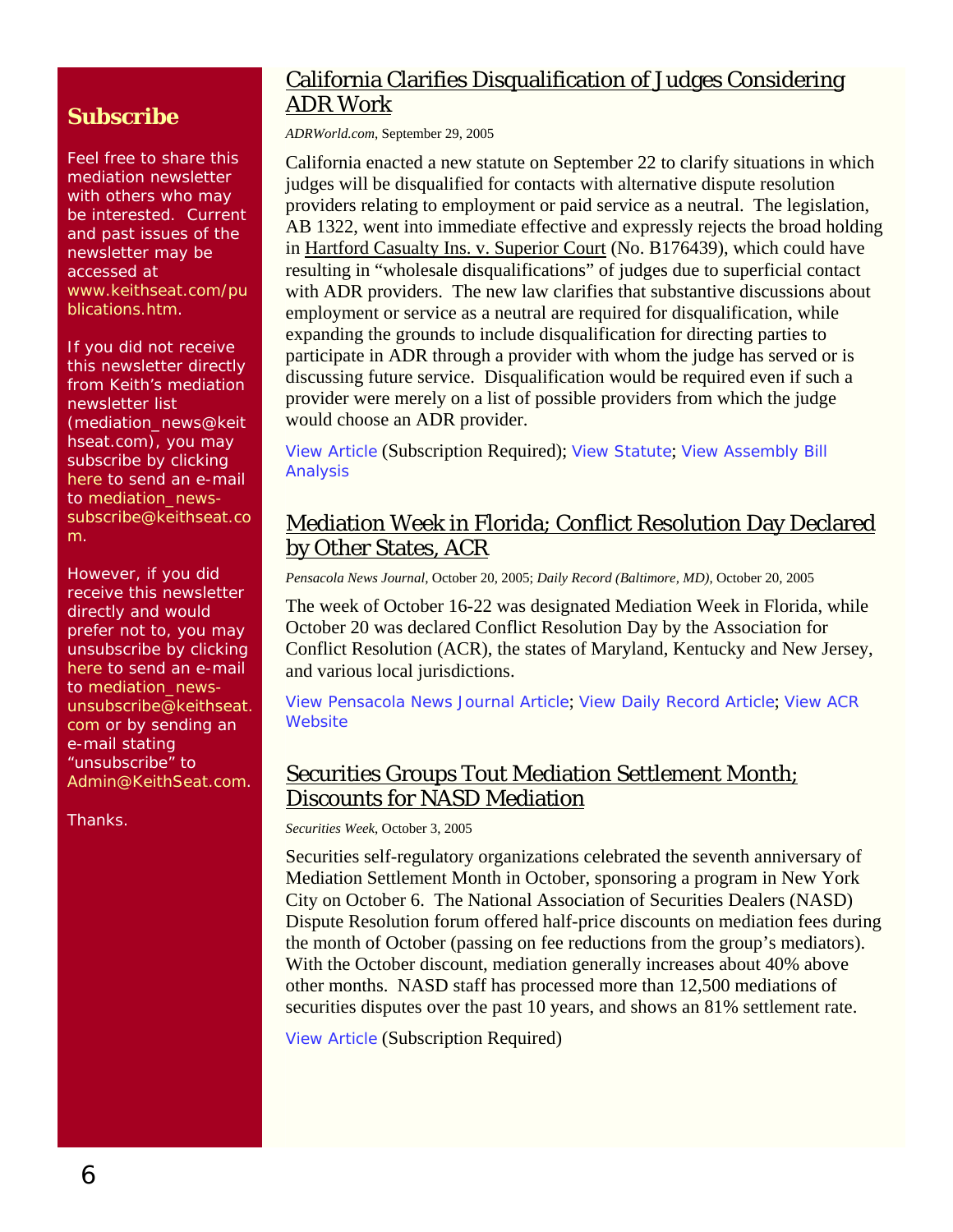#### UK National Mediation Week

*Times (UK)*, October 25, 2005; *Daily Post (Liverpool)*, October 25, 2005

The UK Department for Constitutional Affairs (DCA) and Her Majesty's Courts Service sponsored "Mediation Week," showing videos, demonstrating mediation, and holding discussions from October 24 to November 4. The publicity is part of DCA's effort to meet its target of reducing the proportion of claims filed with courts by 5 per cent.

View *[Times](http://web2.westlaw.com/find/default.wl?rs=WLW5.10&findjuris=00001&cite=2005+WLNR+17229669&fn=_top&utid=%7bD41B42FC-D646-483F-BCED-542DEB144289%7d&mt=LawSchoolPractitioner&vr=2.0&sv=Split&rp=%2ffind%2fdefault.wl)* Article (Subscription Required); View *[Daily Post](http://web2.westlaw.com/find/default.wl?rs=WLW5.10&cite=2005+WLNR+17233199&fn=_top&utid=%7bD41B42FC-D646-483F-BCED-542DEB144289%7d&mt=LawSchoolPractitioner&vr=2.0&sv=Split&rp=%2ffind%2fdefault.wl)* Article (Subscription Required); [View Information on Mediation Week](http://www.hmcourts-service.gov.uk/news/mediation_week/index.htm)

#### Government Use of Mediation Growing in UK

*Building*, September 9, 2005

A UK Department for Constitutional Affairs (DCA) report on the effectiveness of the government's commitment to alternative dispute resolution during the 2003-2004 fiscal year reveals that government agencies' use of ADR – normally mediation – increased 40% from the previous year, to 229 cases, with a success rate of 79%. Estimated savings from use of mediation during the year are put at 14.6 million pounds. Examples of benefits of mediations are described, along with efforts to develop greater awareness of ADR.

[View Article](http://web2.westlaw.com/find/default.wl?rs=WLW5.10&cite=2005+WLNR+14379543&fn=_top&utid=%7bD41B42FC-D646-483F-BCED-542DEB144289%7d&mt=LawSchoolPractitioner&vr=2.0&sv=Split&rp=%2ffind%2fdefault.wl) (Subscription Required); [View Report](http://www.dca.gov.uk/civil/adr/adrmon05.pdf); [View DCA Website](http://www.dca.gov.uk/civil/adr/)

### UK Insurer Encouraging Mediation to Improve Claims **Experience**

*Post Magazine,* October 27, 2005

One of the largest insurers in the UK, Allianz Cornhill, is seeking to change the culture of disputes among both lawyers and claims handlers to get more cases into mediation, where it has found that both the claimant and insurer achieve better results than in litigation. While Allianz is able to get claimants to agree to mediate only one-third of the cases that it would like to, the settlement rate in those cases is 92%.

[View Article](http://www.postmag.co.uk/public/showPage.html?validate=0&page=post_login2&url=%2Fpublic%2FshowPage.html%3Fpage%3D302348) (Subscription Required)

#### Pakistan Mediation Center Established for Commercial Cases

*Business Recorder (Pakistan)*, October 25, 2005

A new mediation center is being established in Karachi to deal with commercial disputes, under an agreement between the Ministry of Law, Justice and Human Rights and the International Finance Corporation of the World Bank Group. The goal of the pilot mediation project is to institutionalize mediation in order to increase efficiency by freeing assets tied up in disputes and minimizing business-stifling litigation.

[View Article](http://www.brecorder.com/index.php?id=345071&currPageNo=6&query=&search=&term=&supDate=)